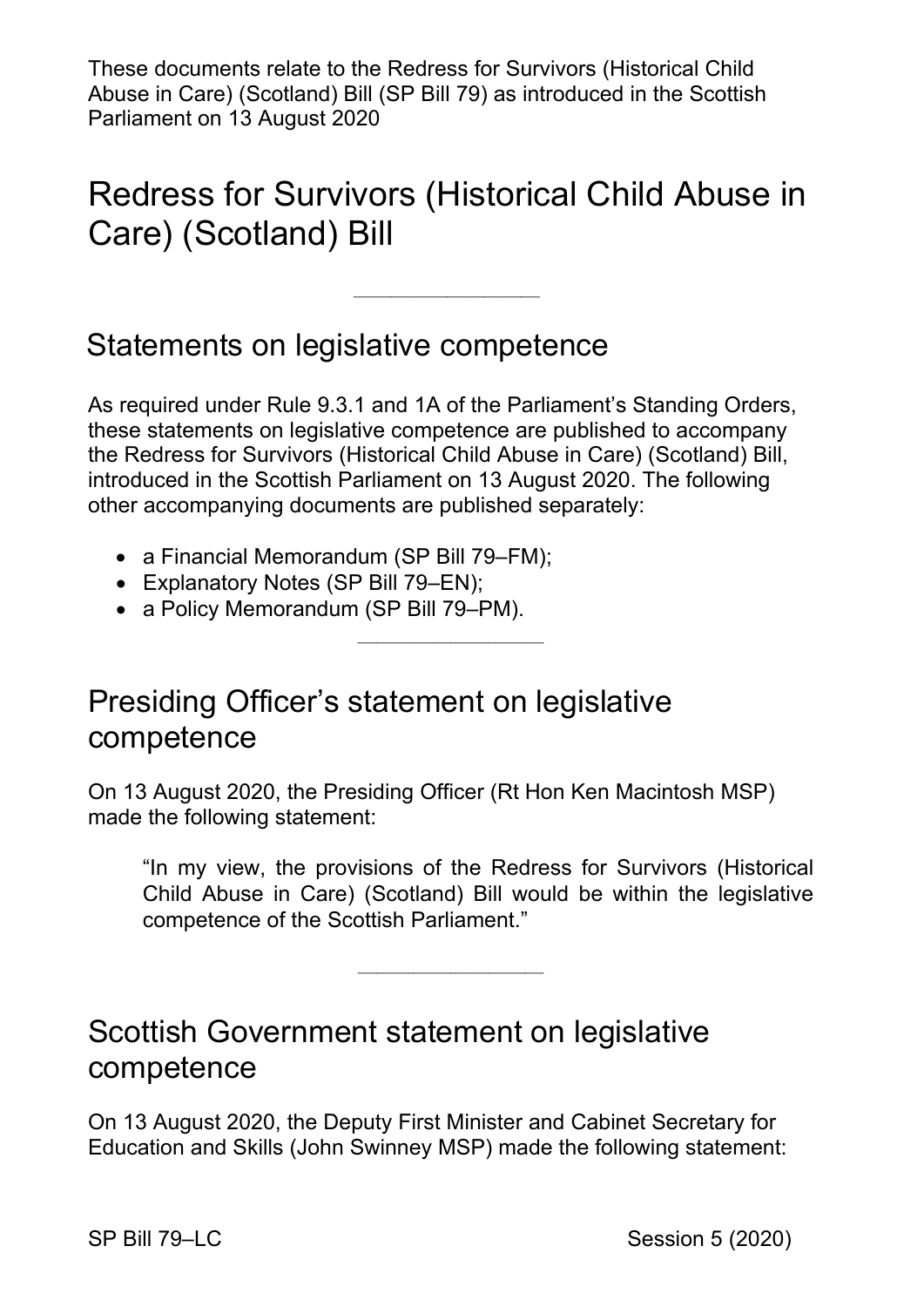These documents relate to the Redress for Survivors (Historical Child Abuse in Care) (Scotland) Bill (SP Bill 79) as introduced in the Scottish Parliament on 13 August 2020

"In my view, the provisions of the Redress for Survivors (Historical Child Abuse in Care) (Scotland) Bill would be within the legislative competence of the Scottish Parliament."